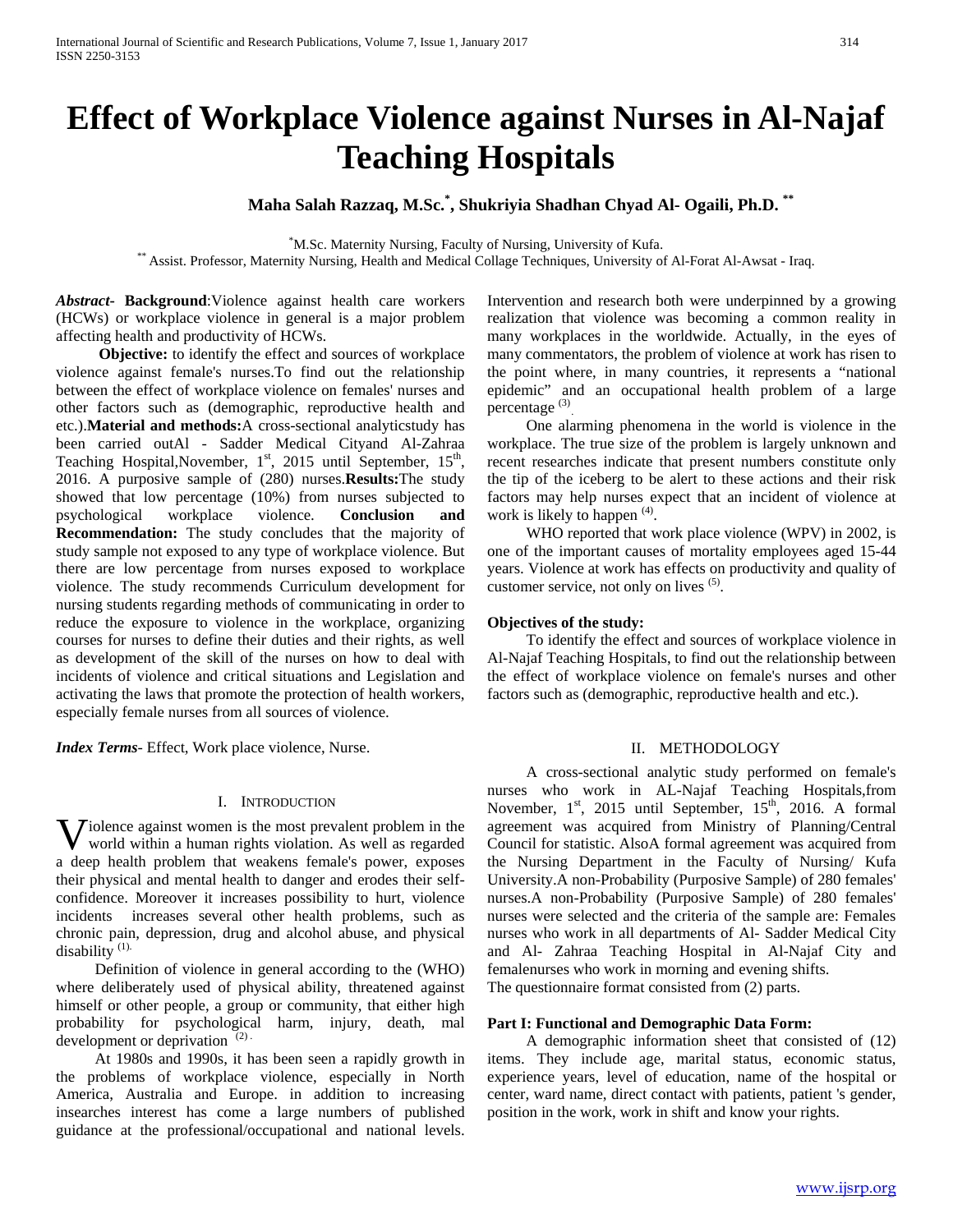# **Part Π: Violence Types:**

 This section it is consist of (1) domain, which contains psychological violence. Every domain contains (6) aspects which include source of violence, reaction of a violence incidents, the impact of an incident violence, times of a violence incidents, and locations of a violence incidents**.**

# **Statistical Analysis**:

 The Statistical Package SPSS (Statistical Package for Social Science) version (20) and Microsoft Excel application was used for data processing and statistical analysis. Data analyzed through the application of two statistical approaches. **A descriptive data analysis** includes: a-Frequencies and Percentages, b- Measures of central tendency: Mean, Standard Deviation, mean of scores (MS), and c- Pearson's Correlation Coefficients to determine the reliability of the questionnaire (internal consistency) through using Alpha Cronbach., and **Inferential Data Analysis** includes a- Chi-Square test.

# III. RESULTS

**Table (1): Statistical distribution of the Nurses ' according to their demographic data.**

| Demographic data          | <b>Rating and intervals</b>                      | Freq.                   | $\frac{0}{0}$    |
|---------------------------|--------------------------------------------------|-------------------------|------------------|
|                           | $=< 20$                                          | 34                      | 12.1             |
|                           | $21 - 30$                                        | 202                     | 72.1             |
| age (Years)               | $31 - 40$                                        | 24                      | 8.6              |
|                           | $41 - 50$                                        | 16                      | $\overline{5.7}$ |
|                           | $51 - 60$                                        | $\overline{2}$          | 0.7              |
|                           | 61 Up                                            | $\boldsymbol{2}$        | 0.7              |
|                           | <b>Single</b>                                    | 155                     | 55.4             |
| <b>Marital status</b>     | <b>Married</b>                                   | 111                     | 39.6             |
|                           | Widow                                            | $\boldsymbol{9}$        | 3.2              |
|                           | <b>Divorced</b>                                  | $\overline{5}$          | 1.8              |
|                           | Enough                                           | 41                      | 14.6             |
| <b>Monthly Income</b>     | <b>Sometime Enough</b>                           | 127                     | 45.4             |
|                           | <b>Not Enough</b>                                | 112                     | 40.0             |
|                           | $=< 1$                                           | 124                     | 44.3             |
|                           | $1 - 5$                                          | 120                     | 42.9             |
| <b>Experience years</b>   | $6 - 10$                                         | 11                      | 3.9              |
|                           | $11 - 15$                                        | 6                       | 2.1              |
|                           | <b>16 Up</b>                                     | 19                      | 6.8              |
|                           | <b>Nursing Course</b>                            | 6                       | 2.1              |
|                           | <b>Nursing School</b>                            | $\overline{7}$          | 2.5              |
| <b>Educational Level</b>  | <b>Nursing secondary</b>                         | 133                     | 47.5             |
|                           | <b>Diploma of Nursing</b>                        | 83                      | 29.6             |
|                           | <b>Bachelor of Nursing</b>                       | 51                      | 18.2             |
|                           | <b>Al-Sadder Medical City</b>                    | 108                     | 38.6             |
|                           | <b>AL-Zahraa Teaching Hospital</b>               | 122                     | 43.6             |
|                           | <b>Open Heart Center</b>                         | 15                      | $\overline{5.4}$ |
|                           | <b>Burn Center</b>                               | $\overline{\mathbf{3}}$ | 1.1              |
| <b>Hospital or Center</b> | <b>Tumor Center</b>                              | 13                      | 4.6              |
| <b>Name</b>               | <b>Fertility Center</b>                          | $\overline{\mathbf{3}}$ | 1.1              |
|                           | <b>Diabetes Center</b>                           | $\overline{\mathbf{5}}$ | 1.8              |
|                           | <b>Al-forat Center for Neurological Sciences</b> | $\overline{6}$          | 2.1              |
|                           | <b>Joints and Rehabilitation Centre</b>          | $\overline{\mathbf{3}}$ | 1.1              |
|                           | Kidney diseases center                           | $\overline{2}$          | 0.7              |

**Units name Surgical room 34 12.1 Internal room 22 7.9 Emergency room 35 12.5**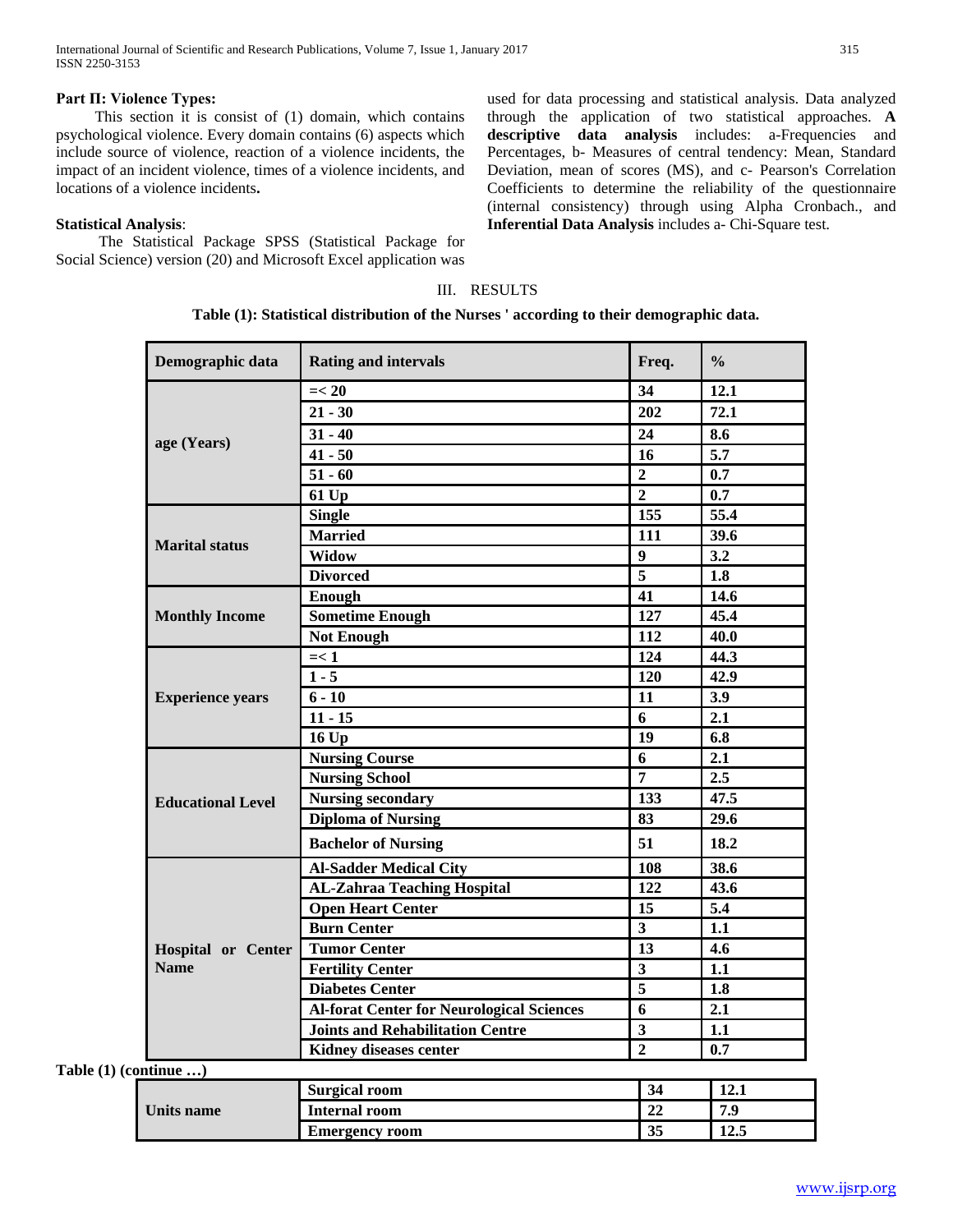|                               | <b>Children unit</b>         | 27                      | 9.6  |
|-------------------------------|------------------------------|-------------------------|------|
|                               | Women unit                   | 49                      | 17.5 |
|                               | <b>Obstetrics room</b>       | 20                      | 7.1  |
|                               | <b>Respiratory Care unit</b> | 14                      | 5.0  |
|                               | <b>Cardiac Care unit</b>     | 12                      | 4.3  |
|                               | <b>Operations room</b>       | 42                      | 15.0 |
|                               | <b>Consulting room</b>       | 17                      | 6.1  |
|                               | Men room                     | 8                       | 2.9  |
| Directly dealing with         | Yes                          | 272                     | 97.1 |
| patients                      | No                           | 8                       | 2.9  |
|                               | <b>Females</b>               | 149                     | 53.2 |
| <b>Patient gender</b>         | <b>Males</b>                 | $\overline{\mathbf{4}}$ | 1.4  |
|                               | <b>Mixed</b>                 | 124                     | 44.3 |
|                               | I don't deal                 | $\mathbf{3}$            | 1.1  |
|                               | <b>Nurse</b> ward            | 194                     | 69.3 |
|                               | <b>Responsible ward</b>      | 9                       | 3.2  |
|                               | <b>Head Nurse</b>            | 6                       | 2.1  |
| <b>Position</b><br>of<br>your | <b>Responsible unit</b>      | 15                      | 5.4  |
| occupation                    | midwife                      | 13                      | 4.6  |
|                               | <b>Assistant Nursing</b>     | $\overline{\mathbf{3}}$ | 1.1  |
|                               | <b>Assistant surgeon</b>     | 40                      | 14.3 |
| Do you work with              | Yes                          | 93                      | 33.2 |
| Shifts system                 | N <sub>0</sub>               | 187                     | 66.8 |
| Do you know your              | Yes                          | 233                     | 83.2 |
| rights at work?               | N <sub>0</sub>               | 47                      | 16.8 |
| <b>Total</b>                  |                              | 280                     | 100% |

Freq.= frequency, %= percentage**.**

 Table (1) shows that the highest percentage is (72.1%) of study sample at age group (21-30). The highest percentage is (55.4%) for single. Concerning monthly income: the highest percentage is (45.4%) for some times enough. Regarding experience years: the highest percentage is (44.3%) for less than one year. Concerning educational levels: the highest percentage is (47.5%) of them graduated from Nursing secondary. Regarding hospital or center name, the highest percentage is (43.6%) most of nurses working in Al- Zahra Teaching Hospital. Concerning unit name: the highest percentage (17.5%) of nurses working in the women ward. Regarding Directly dealing with patients: the highest percentage is (97.1%) of study sample directly dealing with patients. Concerning patient gender: the highest percentage is (53.2%) of nurses dealing with females. Regarding position of your occupation: the highest percentage is (69.3%) of study sample who are nurses ward. Concerning do you work with shifts system: the highest percentage is (66.8%) of nurses who do not work in shift system. Regarding do you know your rights at work: the highest percentage is (83.2%) of nurses are know your rights at work**.**

| <b>Exposure to psychological violence (Items)</b> Rating |                    | Freq. | $\frac{10}{6}$ | M.S  | <b>Assessment</b> |
|----------------------------------------------------------|--------------------|-------|----------------|------|-------------------|
| 1- exposed to spitting.                                  | <b>Exposed</b>     | R,    | 2.9            |      |                   |
|                                                          | <b>Not Exposed</b> | 272   | 97.1           | 1.97 | Pass              |
| 2-exposed to obsession                                   | <b>Exposed</b>     | 50    | 17.9           | 1.82 | Pass              |
|                                                          | Not Exposed        | 230   | 82.1           |      |                   |
| 3- exposed to neglecting                                 | <b>Exposed</b>     | 72    | 25.7           | 1.74 | Pass              |
|                                                          | <b>Not Exposed</b> | 208   | 74.3           |      |                   |
| 4- exposed to insulting                                  | <b>Exposed</b>     | 66    | 23.6           | 1.76 | Pass              |
|                                                          | <b>Not Exposed</b> | 214   | 76.4           |      |                   |
| 5- exposed to personal privacy                           | <b>Exposed</b>     | 48    | 17.1           |      |                   |
| intervention                                             | <b>Not Exposed</b> | 232   | 82.9           | 1.83 | Pass              |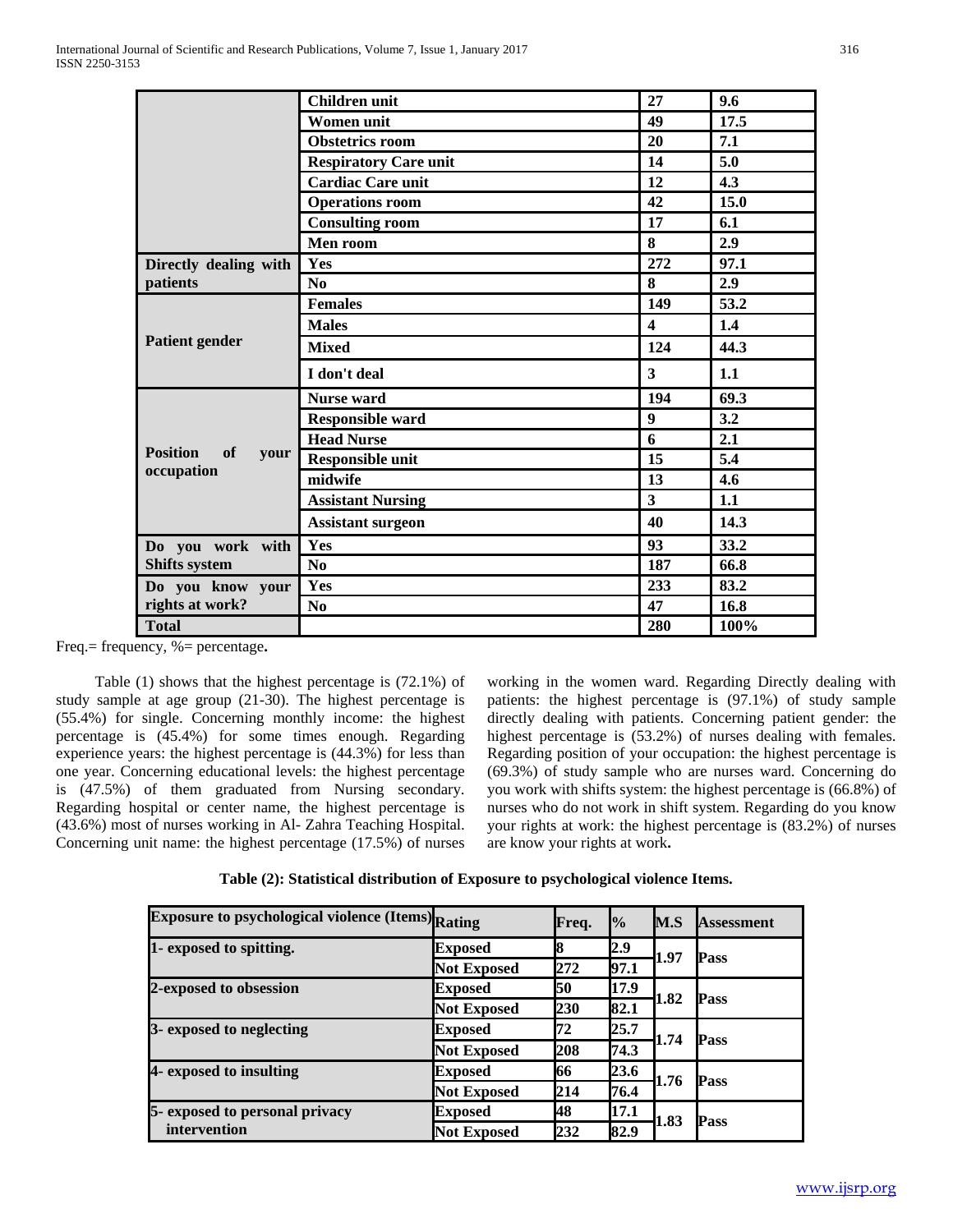|                       | 6- exposed to libel                       | <b>Exposed</b>     | $\overline{22}$ | 7.9  |      |      |  |
|-----------------------|-------------------------------------------|--------------------|-----------------|------|------|------|--|
|                       |                                           | <b>Not Exposed</b> | 258             | 92.1 | 1.92 | Pass |  |
|                       |                                           | <b>Exposed</b>     | 32              | 11.4 |      |      |  |
|                       | 7- exposed to sarcasm                     | <b>Not Exposed</b> | 248             | 88.6 | 1.89 | Pass |  |
|                       | 8- exposed to punishment                  | <b>Exposed</b>     | 81              | 28.9 |      |      |  |
|                       | threat                                    | <b>Not Exposed</b> | 199             | 71.1 | 1.71 | Pass |  |
|                       | 9- exposed to weapon threat               | <b>Exposed</b>     | $\overline{2}$  | 0.7  |      | Pass |  |
|                       |                                           | <b>Not Exposed</b> | 278             | 99.3 | 1.99 |      |  |
|                       | 10- exposed to work leaving               | <b>Exposed</b>     | 34              | 12.1 |      |      |  |
|                       | threat                                    | <b>Not Exposed</b> | 246             | 87.9 | 1.88 | Pass |  |
|                       | 11-expoesd to reward                      | <b>Exposed</b>     | 49              | 17.5 |      |      |  |
|                       | deprivation threat.                       | <b>Not Exposed</b> | 231             | 82.5 | 1.83 | Pass |  |
|                       | 12- exposed to salary stopping            | <b>Exposed</b>     | 64              | 22.9 |      |      |  |
|                       | threat                                    | <b>Not Exposed</b> | 216             | 77.1 | 1.77 | Pass |  |
|                       | 13-exposed to cursing.                    | <b>Exposed</b>     | $\overline{23}$ | 8.2  |      |      |  |
|                       |                                           | <b>Not Exposed</b> | 257             | 91.8 | 1.92 | Pass |  |
|                       | 14- exposed to threatened                 | <b>Exposed</b>     | 57              | 20.4 |      |      |  |
|                       | notify administration                     | <b>Not Exposed</b> | 223             | 79.6 | 1.80 | Pass |  |
|                       | 15- exposed to full maternity             | <b>Exposed</b>     | $\overline{2}$  | 0.7  |      |      |  |
|                       |                                           | <b>Not Exposed</b> | 278             | 99.3 | 1.99 | Pass |  |
|                       | 16-exposed todeprivation of               | <b>Exposed</b>     | 10              | 3.6  |      | Pass |  |
|                       | time feeding your baby                    | <b>Not Exposed</b> | 270             | 96.4 | 1.96 |      |  |
|                       | 17- exposed to sick leave                 | <b>Exposed</b>     | 42              | 15.0 |      | Pass |  |
|                       | deprivation                               | <b>Not Exposed</b> | 238             | 85.0 | 1.85 |      |  |
|                       | 18- exposed to assignments                | <b>Exposed</b>     | 98              | 35.0 |      |      |  |
|                       | than working as scheduled                 | <b>Not Exposed</b> | 182             | 65.0 | 1.65 | Pass |  |
|                       | 19- exposed to force you to               | <b>Exposed</b>     | 68              | 24.3 |      |      |  |
|                       | constantly official holidays              | <b>Not Exposed</b> | 212             | 75.7 | 1.76 | Pass |  |
| Table (2) (continue ) |                                           |                    |                 |      |      |      |  |
|                       | 20- exposed to discrimination             | <b>Exposed</b>     | 51              | 18.2 | 1.82 | Pass |  |
|                       | rights and duties Being Female            | <b>Not Exposed</b> | 229             | 81.8 |      |      |  |
|                       | 21- exposed to transferring my            | <b>Exposed</b>     | 8               | 2.9  |      |      |  |
|                       | work position for being<br>pregnant       | <b>Not Exposed</b> | 272             | 97.1 | 1.97 | Pass |  |
|                       | 22-exposed to changing my                 | <b>Exposed</b>     | $\overline{12}$ | 4.3  |      |      |  |
|                       | work place after my giving<br>birth leave | <b>Not Exposed</b> | 268             | 95.7 | 1.96 | Pass |  |
|                       | 23- exposed to legations unjust           | <b>Exposed</b>     | 87              | 31.1 |      |      |  |
|                       |                                           | <b>Not Exposed</b> | 193             | 68.9 | 1.69 | Pass |  |
|                       | 24- exposed to inequality                 | <b>Exposed</b>     | 103             | 36.8 |      |      |  |
|                       | training courses                          | <b>Not Exposed</b> | 177             | 63.2 | 1.63 | Pass |  |
|                       | 25- exposed to underestimate              | <b>Exposed</b>     | 106             | 37.9 | 1.62 | Pass |  |
|                       | my functional description                 | <b>Not Exposed</b> | 174             | 62.1 |      |      |  |
|                       |                                           | <b>Exposed</b>     | 28              | 10.0 |      | pass |  |
|                       | <b>Overall exposure</b>                   | <b>Not Exposed</b> | 252             | 90.0 | 1.90 |      |  |
|                       |                                           |                    |                 |      |      |      |  |

Freq.= frequency,%= percentage, M.S= mean of score (mean of score <= 1.5 fail, Mean of score > 1.5 pass)

 Table (2) reveal is the highest percentage is (37.9%) from sample of study exposed to under estimate your functional description, while the lowest percentage is (0.7%) from sample of study exposed to the weapon threat and full motherhood leave deprivation threat. The highest percentage is (90.0%) of nurses who are not exposed to psychological violence. However, (10.0%) of nurse's exposure to psychological violence.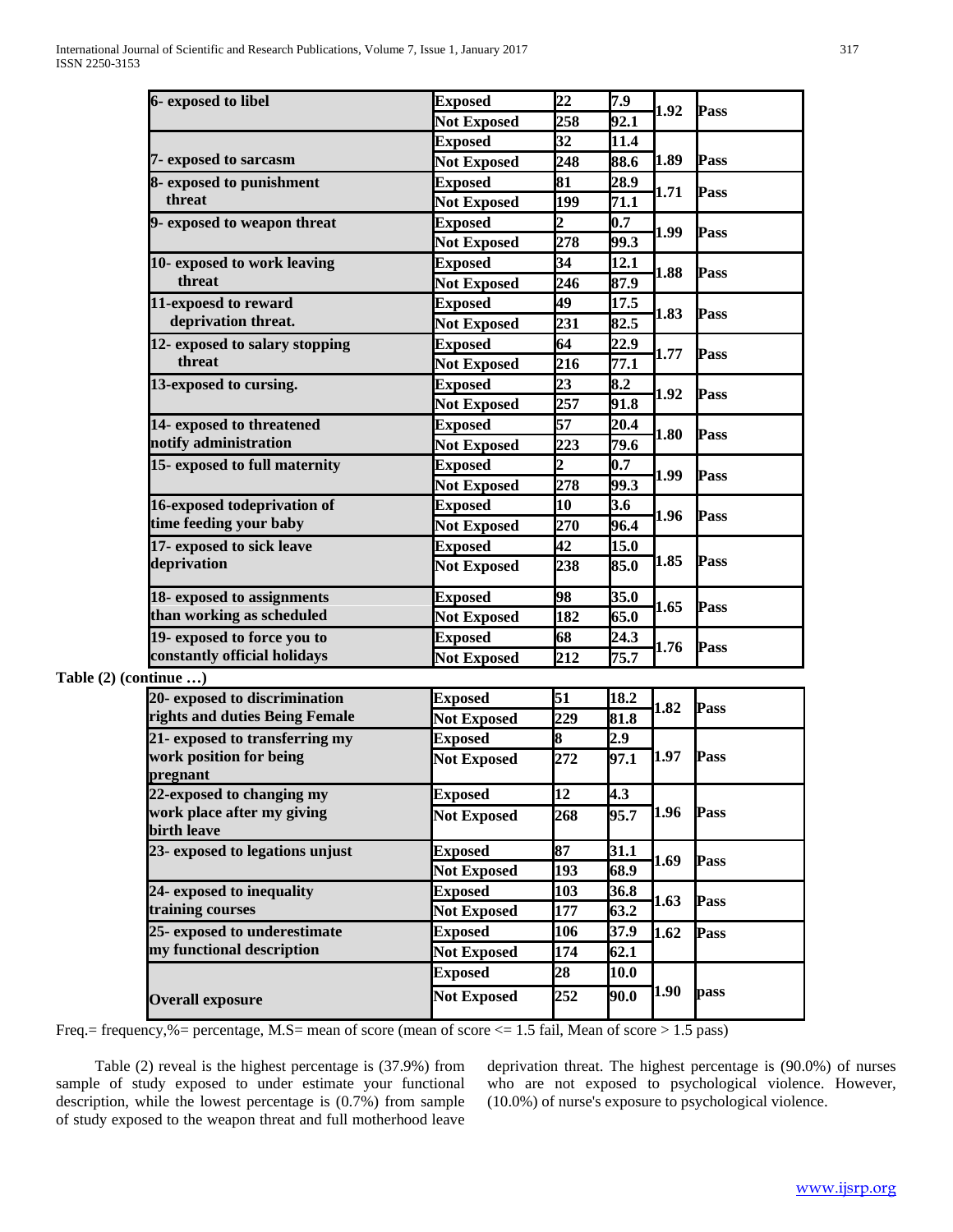| The effect of psychological violence<br>incident (Items) | <b>Rating</b> | Freq.                   | %    | M.S  | <b>Assessment</b> |  |
|----------------------------------------------------------|---------------|-------------------------|------|------|-------------------|--|
|                                                          | Yes           | 100                     | 35.7 | 1.64 | Pass              |  |
| 1- Fatigue                                               | <b>No</b>     | 180                     | 64.3 |      |                   |  |
| 2-Depression                                             | <b>Yes</b>    | 76                      | 27.1 | 1.73 | Pass              |  |
|                                                          | <b>No</b>     | 204                     | 72.9 |      |                   |  |
| 3- Chronic headaches                                     | <b>Yes</b>    | 35                      | 12.5 | 1.88 | Pass              |  |
|                                                          | <b>No</b>     | 245                     | 87.5 |      |                   |  |
| sleeping<br>$4-$<br><b>Nightmares</b><br><b>or</b>       | Yes           | 21                      | 7.5  | 1.93 | Pass              |  |
| disorders                                                | <b>No</b>     | 259                     | 92.5 |      |                   |  |
| 5- loss of self-confidence                               | Yes           | 21                      | 7.5  | 1.93 | Pass              |  |
|                                                          | <b>No</b>     | 259                     | 92.5 |      |                   |  |
|                                                          | <b>Yes</b>    | 65                      | 23.2 | 1.77 | Pass              |  |
| 6- Disappointment                                        | <b>No</b>     | 215                     | 76.8 |      |                   |  |
|                                                          | Yes           | 26                      | 9.3  | 1.91 | Pass              |  |
| 7- Pains / cramps                                        | <b>No</b>     | 254                     | 90.7 |      |                   |  |
| 8-Negative effect on the performance                     | <b>Yes</b>    | 36                      | 12.9 | 1.87 | Pass              |  |
| of work and care for the patients                        | <b>No</b>     | 244                     | 87.1 |      |                   |  |
| 9- Absences and leave work                               | <b>Yes</b>    | $\overline{\mathbf{z}}$ | 2.5  | 1.98 | Pass              |  |
|                                                          | <b>No</b>     | 273                     | 97.5 |      |                   |  |
|                                                          | Yes           | 90                      | 32.1 |      | pass              |  |
| 10- Hating work                                          | <b>No</b>     | 190                     | 67.9 | 1.68 |                   |  |

Freq.= frequency,%= percentage, M.S= mean of score (mean of score <= 1.5 fail, Mean of score > 1.5 pass)

 Table (3) shows the highest percentage is (35.7%) which refers to fatigue, and lowest percentage is (2.5%) which refers to the absence and leaving the work.

| Perpetrator of psychological<br>violence<br>(Items) | Rating     | Freq. | %    | M.S  | <b>Assessment</b> |  |
|-----------------------------------------------------|------------|-------|------|------|-------------------|--|
| 1- patient                                          | <b>Yes</b> | 38    | 13.6 | 1.86 | Pass              |  |
|                                                     | No         | 242   | 86.4 |      |                   |  |
| 2- patient's relatives                              | <b>Yes</b> | 61    | 21.8 | 1.78 | Pass              |  |
|                                                     | No         | 219   | 78.2 |      |                   |  |
| 3- co-worker                                        | <b>Yes</b> | 58    | 20.7 | 1.79 | Pass              |  |
|                                                     | No         | 222   | 79.3 |      |                   |  |
|                                                     | <b>Yes</b> | 114   | 40.7 |      |                   |  |
| 4- manager                                          | No         | 166   | 59.3 | 1.59 | Pass              |  |
|                                                     | <b>Yes</b> | 17    | 6.1  |      | Pass              |  |
| 5- visitor                                          | No         | 263   | 93.9 | 1.94 |                   |  |

**Table (4): Statistical distribution of perpetrator of psychological violence Items.**

Freq.= frequency, %= percentage, M.S= mean of score (mean of score <= 1.5 fail, Mean of score > 1.5 pass)

 Table (4) shows the highest percentage is ( 40.7%) which refers to manager, and lowest percentage is (6.1%) which refers to the visitor.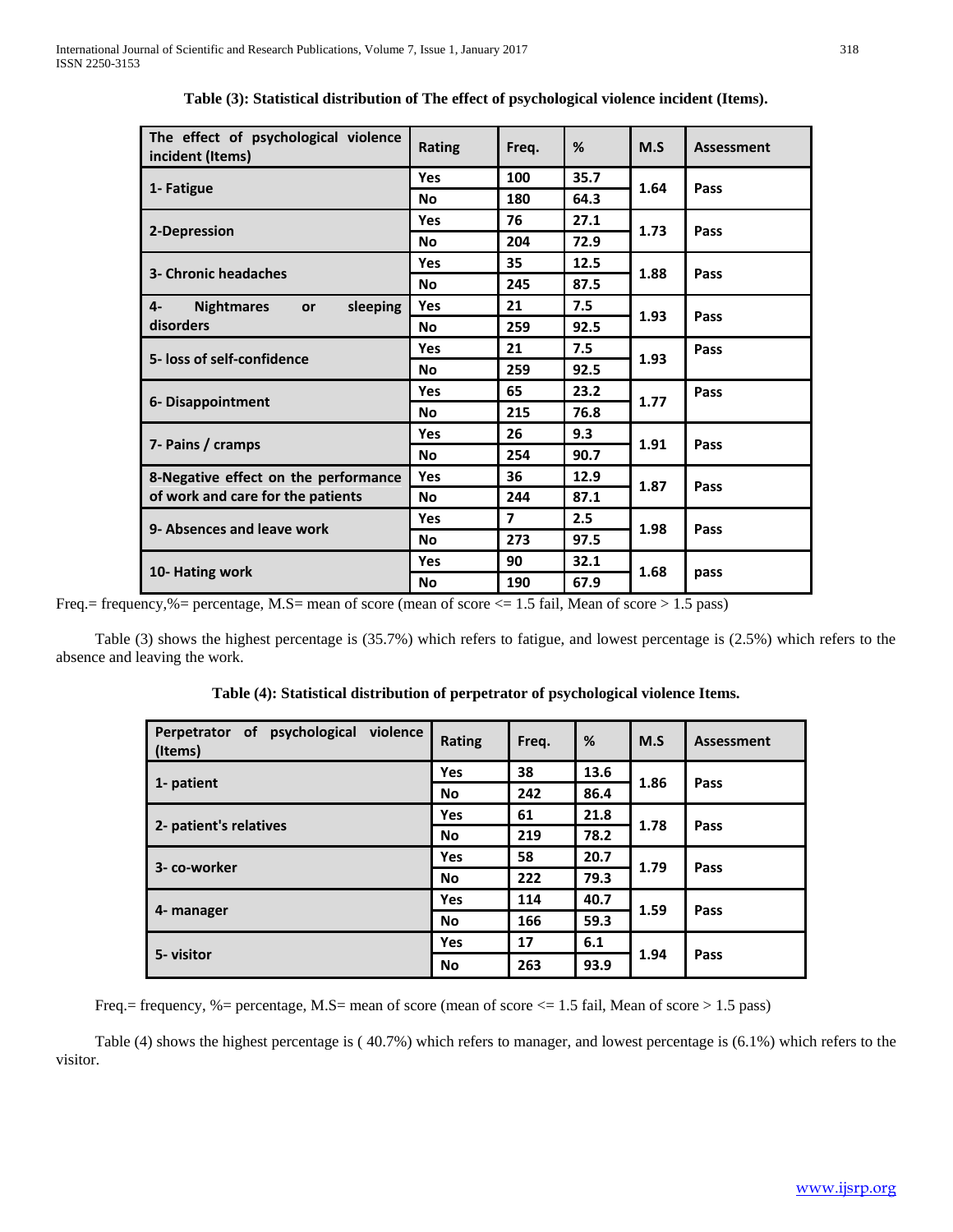| Demographic data                 | Chi-square $(X^2)$ | df                      | P-value (Sig.) |
|----------------------------------|--------------------|-------------------------|----------------|
| age (Years)                      | 4.752              | 5                       | $0.447$ (NS)   |
| <b>Marital status</b>            | 2.125              | 3                       | $0.547$ (NS)   |
| <b>Monthly Income</b>            | 2.016              | $\overline{2}$          | $0.365$ (NS)   |
| <b>Experience years</b>          | 8.987              | $\overline{\mathbf{4}}$ | $0.061$ (NS)   |
| <b>Educational Level</b>         | 6.967              | $\overline{\mathbf{4}}$ | $0.138$ (NS)   |
| <b>Hospital or Center Name</b>   | 14.457             | 9                       | $0.107$ (NS)   |
| <b>Unit name</b>                 | 9.043              | 10                      | $0.528$ (NS)   |
| Directly dealing with patients   | 0.057              |                         | $0.811$ (NS)   |
| <b>Patient gender</b>            | 1.653              | 3                       | $0.647$ (NS)   |
| Position of your occupation      | 4.159              | 6                       | $0.655$ (NS)   |
| Do you work with Shifts system   | 1.304              | 1                       | $0.253$ (NS)   |
| Do you know your rights at work? | 5.253              |                         | 0.022(S)       |

**Table (5): relationship between Psychological violence and their demographic data.**

**S: significant, df: degree of freedom.**

 Table (5) indicates that there is a significant relationship between the exposure to psychological violence and their know your rights at work at p-value less than 0.05. While there is a non-significant relationship with the exposure to psychological violence and other demographic data.

# IV. DISCUSSION

 According to (Table 1) in regards to age,the majority of study samples are within age group (20-30) years old. Ahmed, (2012), supports this result; the researcher reported that age 20 years old is dominant age for the study sample $^{(6)}$ .

 Concerning the marital status, the highest percentage is a single nurse. This result is disagree with Ching Chen, et al., (2009) that is show majority of study sample are married.In addition, this result comes because the political and economic situation and even the age groups of the study sample; these reasons make the majority of the Iraqis people do not like to marry early $(7)$ .

 Concerning the monthly income, the study results indicate that the majority of the study sample are exhibit sometimes enough socio-economic status. The current financial crisis has led to renewed scrutiny of public finances in terms of value for money, and the all-social classes facing some limitation in term of decreasing in socio-economic status. Therefore, we can concluded that the Iraqis people the majority of them are facing the same thing.

 Regarding years of experience, the highest percentage of the study subjects having one year. Khademloo, et al, (2013) they stated that most of the study participants are experience years one year supports this result<sup> $(8)$ </sup>.

 Concerning educational levels of nurses, the highest percentage graduated from Nursing secondary. This result is disagree with Serpil Talas, et al., (2011) that found the majority of study sample graduated from nursing college, because of College of Nursing is updated and that the largest proportion of nurses in hospitals are graduates from nursing secondary<sup>(9)</sup>.

 Regarding Hospital or Center Name, the highest percentage of nurses working in Al- Zahra Teaching Hospital, Concerning Unit name, and the highest percentage of nurses working in the women ward. This result disagree with Ching Chen W, et al., (2009) that found most study nurses working in the acute wards. In addition, because the study is focused on the female nurses, so much of them are working in hospitals that specialized in maternity and obstetric, and that is related to teaching my religion that not wanted mix between males and females<sup> $(7)$ </sup>.

 Regarding directly dealing with patients, the highest percentage of study sample directly dealing with patients. Unfortunately, the researcher do not find a supportive article for this result. However, this result comes because the nurses are working directly and dealing directly with the patients, and provide bedside services.

 Concerning patients' gender, the highest percentage of nurses dealing with females. However, this result comes because the nurses are working most commonly in a maternity and obstetric wards, so they more dealing with female patients.

 Concerning work with Shifts system, the highest percentage of nurses working in morning shift. This result supported by Shoghi, et al., (2008), who reported that, the highest percentage of study sample working in morning shift<sup>(10)</sup>.

 Concerning knowledge about nurses rights at work, the highest percentage of nurses know about their rights at work. This results come because the higher percentage of the nurses are graduated from institute, so they have awareness about their rights, also the policy of the hospitals make the nurses aware about their rights in regarding their job prescription, economic affairs and other things.

 According to the results show in (Table 2) the study indicatesthat the exposure to psychological violence, some of nurses in the present study exposed to psychological violence. This result supported by Ahmed, (2012); Moustafa et al (2010) who reported some nurses subjected to psychological violence in their workplace<sup>(6)</sup>, <sup>(12)</sup>.

 The study results (Table 3) reveal that theeffect of violence on nurses is fatigue. This result disagrees with Chen, et al, (2008) who stated that the effect of psychological violence on nurses are anxiety. In addition, these results might come because the different in psychological violence levels and scales that the researchers studied<sup>(7)</sup>.